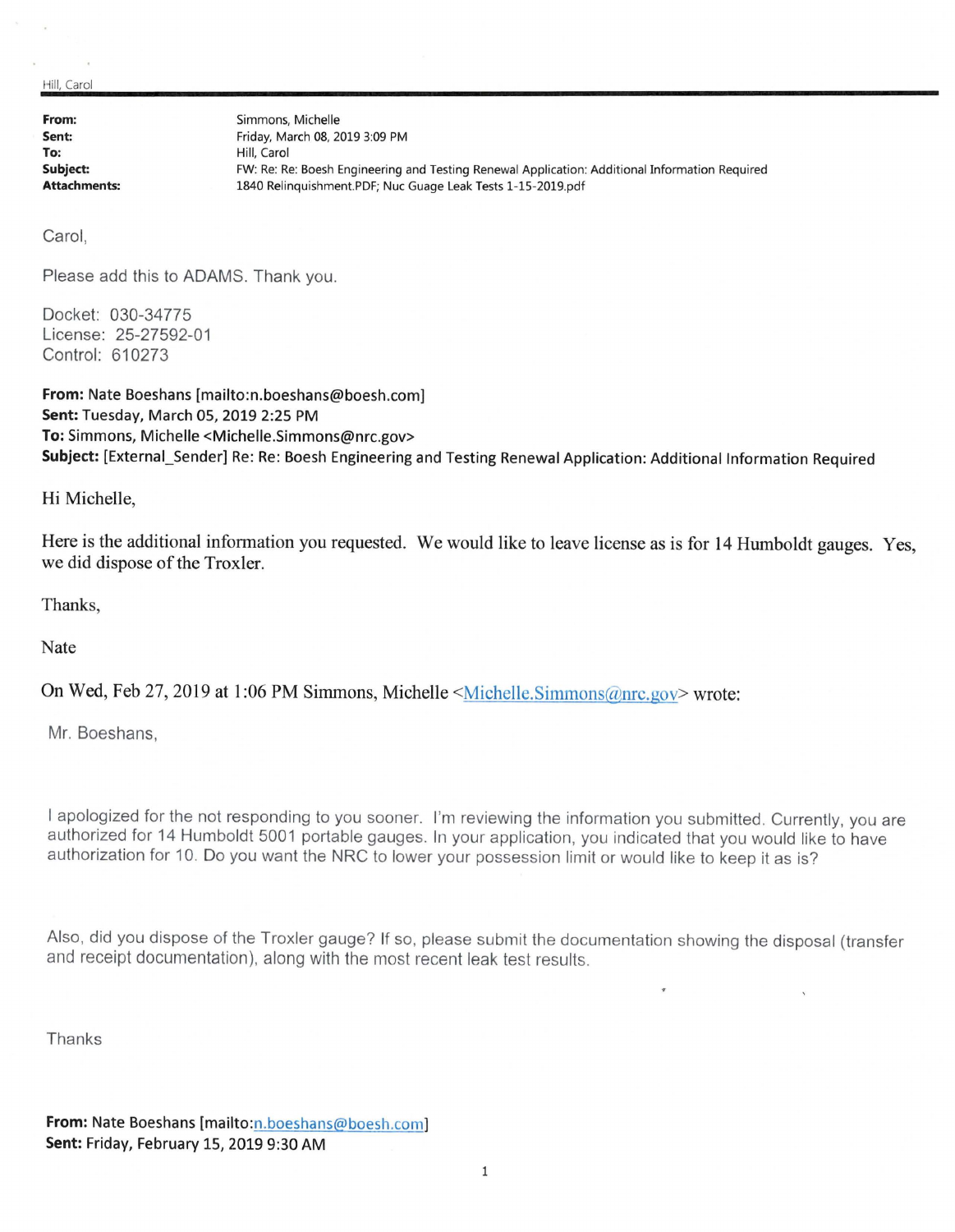To: Simmons, Michelle <Michelle.Simmons@nrc.gov>

**Subject:** [External\_Sender] Re: Boesh Engineering and Testing Renewal Application: Additional Information Required

Hi Michelle,

I wanted to touch base with you and make sure you received our information.

Thanks,

Nate

On Fri, Feb 8, 2019 at 12:18 PM Nate Boeshans <n.boeshans@boesh.com> wrote:

Hi Michelle,

Here is the additional information you requested. Please let me know if this is sufficient.

Thanks,

Nate

On Tue, Feb 5, 2019 at 3:09 PM Simmons, Michelle <Michelle.Simmons@nrc.gov> wrote:

Good Afternoon,

This email is in reference to your renewal application dated October 15, 2018. In order to continue our review, additional information is required. Please complete the attached checklist and submit it to the NRC. Include a diagram of your facility.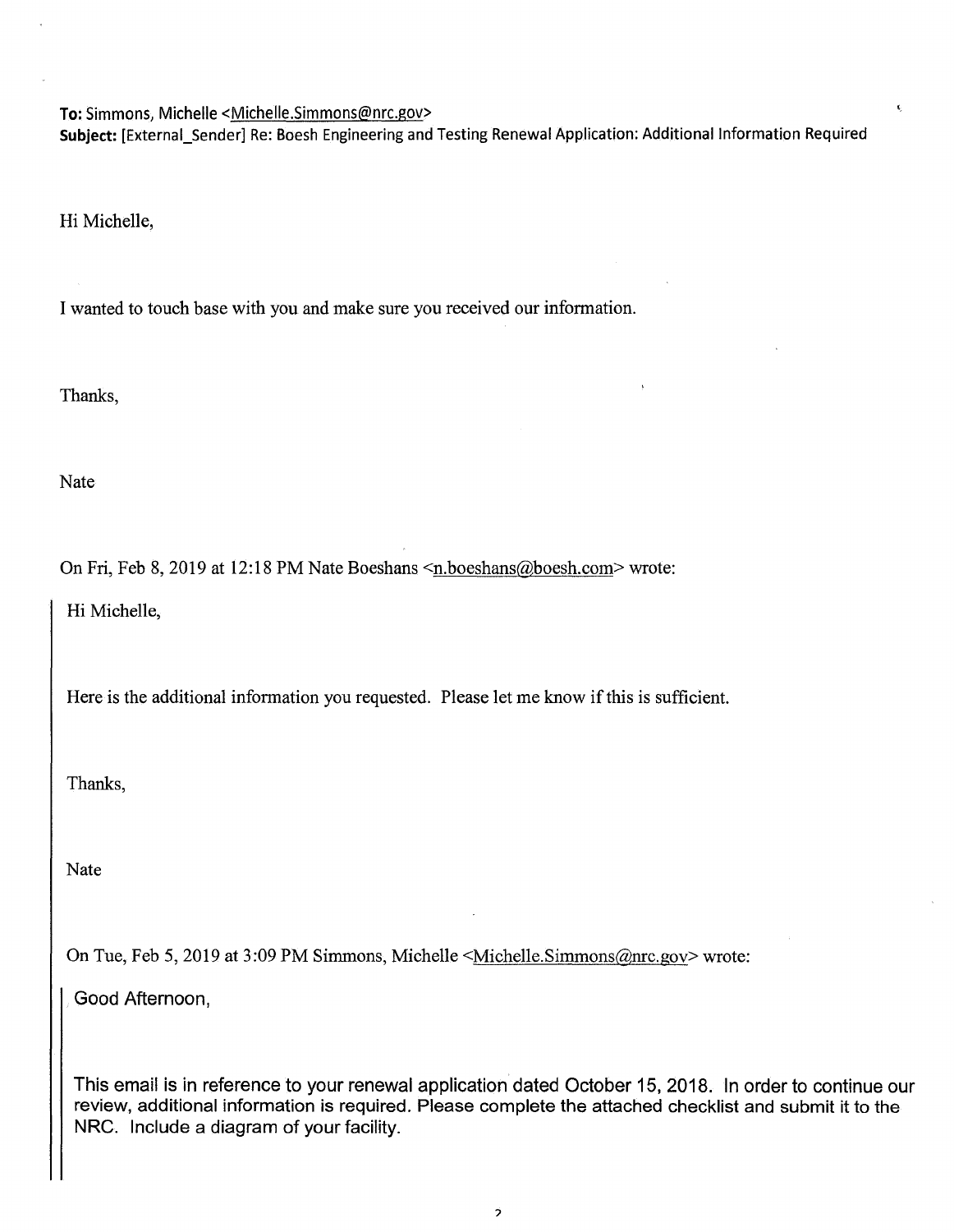Please provide this information by February 21, 2019. Please reference mail control number 610273 in your response. Your response should be on letterhead, sign and dated. You may submit your response by email as a pdf. attachment. If you have any questions, please feel free to send me an e-mail or call me at 817-200-1590. Thank you for your cooperation. Sincerely, Michelle Simmons, Health Physicist Materials Licensing and Inspection Branch Docket: 030-34775 License: 25-27592-01 Control: 610273 ... Please give me a call, email or text with any questions. Thanks, Nathan P. Boeshans, P.E. Boesh Engineering and Testing

1213 Elkhorn Drive Laurel, Montana 59044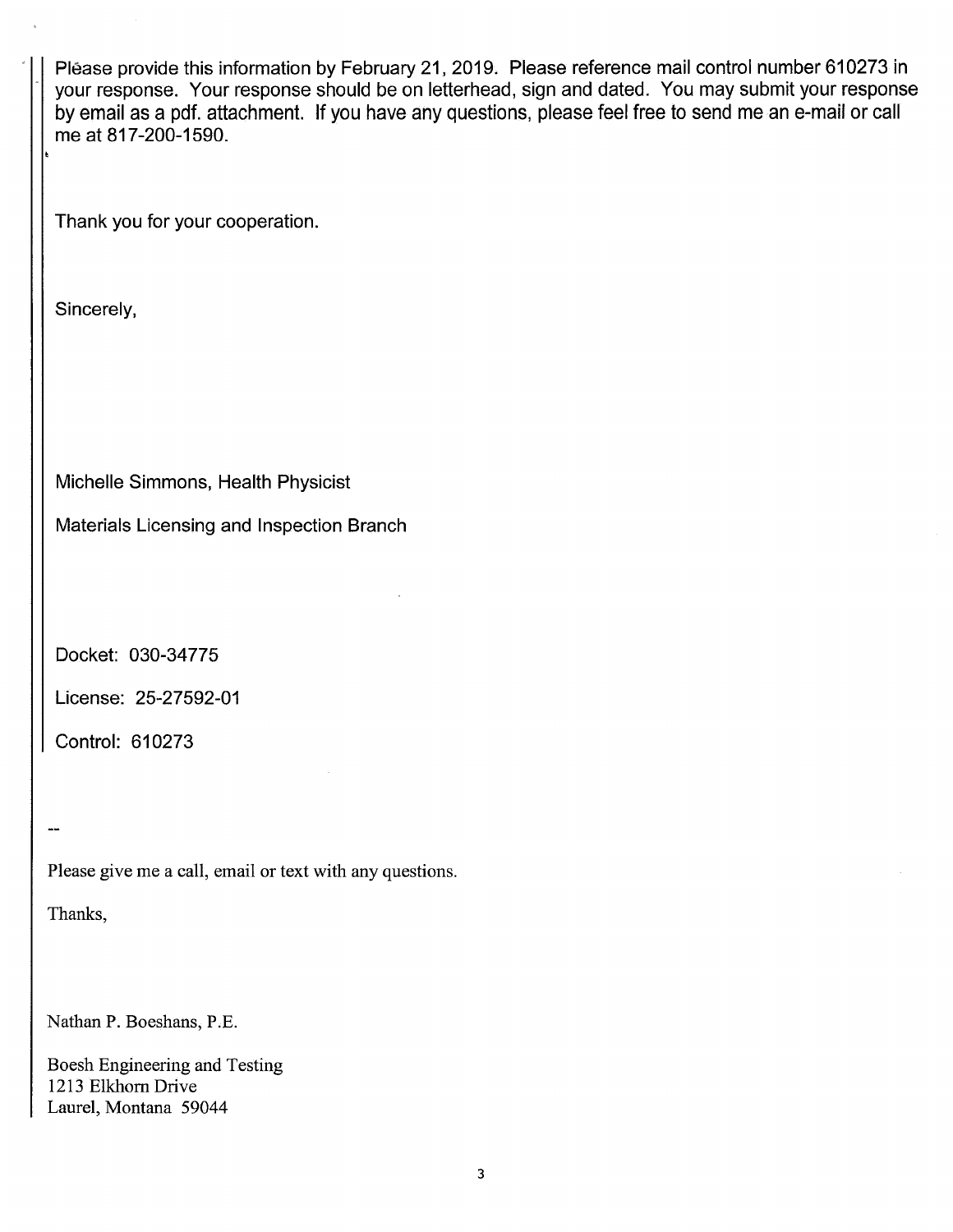

3998 Commerce Circle (208) 523-5557 www.qaltck.com

Idaho Falls, Idaho 83401 Fax (208) 524-8470

# Radioactive Source Relinquishment of Ownership

|                         |       | Contact: Nathan P. Boeshans                                                                                   |                                                   |                      |                             | ATS#: 2016:7872                    |                       |                  |
|-------------------------|-------|---------------------------------------------------------------------------------------------------------------|---------------------------------------------------|----------------------|-----------------------------|------------------------------------|-----------------------|------------------|
|                         |       | Phone: 406-628-8496                                                                                           |                                                   |                      |                             | Fax: 406-628-4872                  |                       |                  |
|                         |       | License #: 25-27592-01                                                                                        |                                                   |                      | Expiration Date: 2018-10-31 |                                    |                       |                  |
|                         |       | Company: Boesh Engineering & Testing, PLLC                                                                    |                                                   |                      |                             |                                    |                       |                  |
|                         |       | 1213 Elkhorn Drive                                                                                            |                                                   |                      |                             |                                    |                       |                  |
|                         |       | Laurel, MT 59044 USA                                                                                          |                                                   |                      |                             |                                    |                       |                  |
|                         |       |                                                                                                               | <b>GAUGE/DEVICE/LICENSED MATERIAL INFORMATION</b> |                      |                             |                                    |                       |                  |
| Device/Inst.            |       |                                                                                                               | <b>Source</b>                                     |                      |                             |                                    | Assay                 | Assay            |
| Mfr.                    | Model | Serial                                                                                                        | Mfr.                                              | Model                | Serial                      | <i>sotope</i>                      | <b>Activity (mCi)</b> | Date             |
| Troxler                 | 3241C | 1840                                                                                                          |                                                   |                      | 607315                      | Am-241/Be                          | 300                   | 3/25/1982        |
|                         |       | Reutilization/Disposal                                                                                        |                                                   | $\vee$ Leak Test     |                             | Other                              |                       |                  |
| <b>Services Needed:</b> |       |                                                                                                               |                                                   |                      |                             |                                    |                       |                  |
|                         |       |                                                                                                               | ž.                                                | <b>AUTHORIZATION</b> |                             |                                    |                       |                  |
| 11-27610-01             |       | Permanent ownership of above listed Licensed Material is hereby granted to: Qal-Tek Associates, NRC License # |                                                   |                      |                             |                                    |                       |                  |
|                         |       | Source Owner                                                                                                  | 3/2/3016<br>Date                                  |                      | .<br>Window Alver           | Qal-Tek Representative Received by |                       | 3/1/2016<br>Date |

Do not forget to attach the correct shipping paperwork when shipping or transporting Radioactive Material!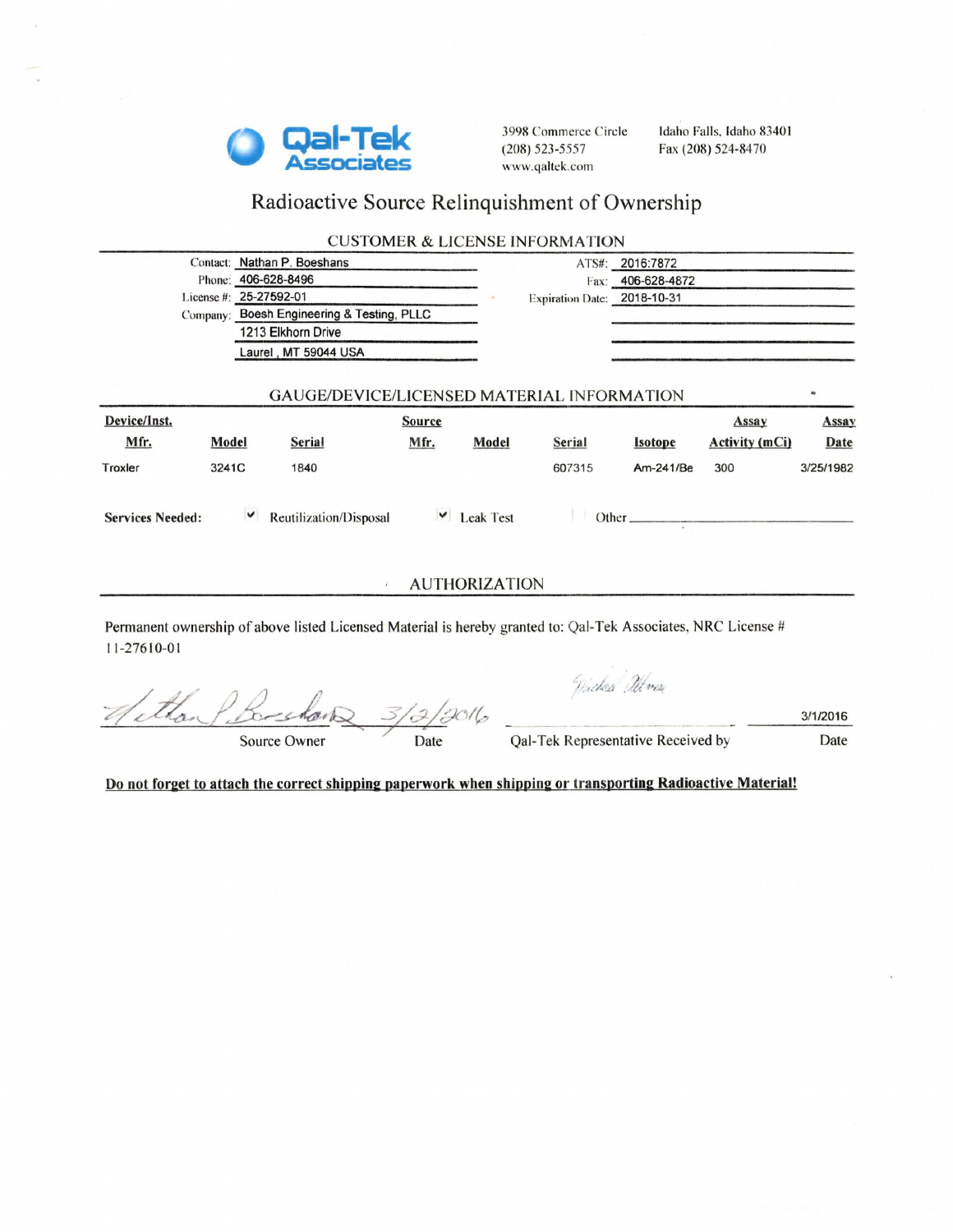

www .qaltck.com **Qal-Tek Associates** 

1107 Wonder Drive Ste 104 Round Rock, TX 78681 Ph: 512 407-9252 Fax: 512 407-9831

**3998 Commerce Circle Idaho Falls,** ID **83401 Ph: 208 523-5557 Fax: 208 524-8470** 

550 E University Dr Mesa, AZ 85203 Ph: 480 304-5199 Fax: 480 966-9495

Reffl: VV26628-120918

#### SEALED RADIOACTIVE SOURCE LEAK TEST REPORT

| Company:           |                    | Boesh Engineering & Testing, PLLC |                   |  |                |           | Acct#: 2811              |
|--------------------|--------------------|-----------------------------------|-------------------|--|----------------|-----------|--------------------------|
| Street:            | 1213 Elkhorn Drive |                                   |                   |  |                |           |                          |
| City/St/Zip:       | Laurel , MT 59044  |                                   |                   |  |                |           |                          |
| Phone:             | 406-628-8496       |                                   | Fax: 406-628-4872 |  |                |           |                          |
| Serial Number:     | 267                | Mfa:                              | Humboldt          |  | Model: $5001P$ |           |                          |
| Leak Test<br>Date: | 15-Jan-2019        |                                   |                   |  |                | Leak Test | Due Date: $15$ -Jul-2019 |

| <b>Test Instrument</b>      |                        |  |  |  |  |  |  |
|-----------------------------|------------------------|--|--|--|--|--|--|
| <b>Test Instrument</b>      | Ludlum : 2360 : 220261 |  |  |  |  |  |  |
| <b>Test Instrument Info</b> |                        |  |  |  |  |  |  |
| <b>MDA</b>                  | l less than 0.005 uCi  |  |  |  |  |  |  |
| alpha efficiency            | 11.71                  |  |  |  |  |  |  |
| beta efficiency             | 13.54                  |  |  |  |  |  |  |
| Det. Type                   | ZnS(Aq)                |  |  |  |  |  |  |
| Last Cal. Date              | 02-Oct-2018            |  |  |  |  |  |  |

| <b>Test Results</b> |           |                                                                                                                               |            |               |               |             |         |           |  |  |
|---------------------|-----------|-------------------------------------------------------------------------------------------------------------------------------|------------|---------------|---------------|-------------|---------|-----------|--|--|
| Isotope             | Source SN | Activity (mCi)                                                                                                                | Assay Date | net alpha CPM | I net b/Y CPM | ' alpha ⊔Ci | b/Y uCi | Pass/Fail |  |  |
| Am241               |           | 40 mCi                                                                                                                        |            |               |               |             |         | Pass      |  |  |
| Cs137               |           | 10 mCi<br>and the contract of the contract of the contract of the contract of the contract of the contract of the contract of |            |               |               |             |         | Pass      |  |  |

**Comments** 

Instrument Technician: Rhett Egan ------------- Date of Service: 15-Jan-2019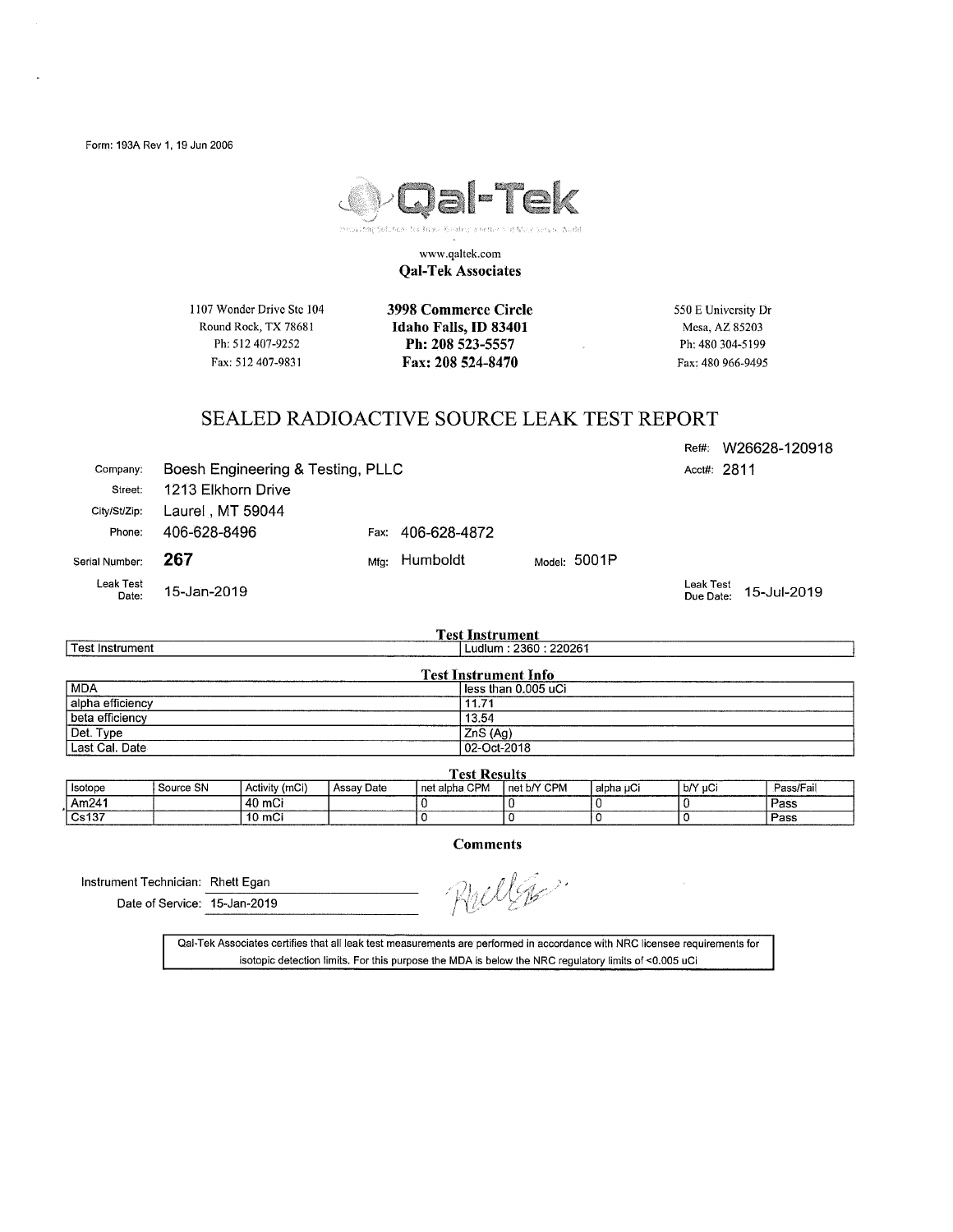

www.qaltek.eom **Qal-Tek Associates** 

1107 Wonder Drive Ste 104 Round Rock, TX 78681 Ph: 512 407-9252 Fax: 512 407-9831

**3998 Commerce Circle Idaho Falls,** ID **83401 Ph: 208 523-5557 Fax: 208 524-8470** 

550 E University Dr Mesa, AZ 85203 Ph: 480 304-5199 Fax: 480 966-9495

#### SEALED RADIOACTIVE SOURCE LEAK TEST REPORT

company: Boesh Engineering & Testing, PLLC Street: 1213 Elkhorn Drive City/St/Zip: Laurel , MT 59044 Phone: 406-628-8496 Fax: 406-628-4872 Serial Number: 335 **Mig:** Humboldt Model: 5001 EZ Leak Test Date: 15-Jan-2019 Acct#: 2811 Leak Test Due Date:

Test Instrument MDA alpha efficiency beta efficiency Del. Type Last Cal. Date **Test Instrument**<br>| Ludlum : 2360 : 220261 **Test Instrument Info**  less than 0.005 uCi 11.71 13.54 ZnS (Ag) 02-0ct-2018

| <b>Test Results</b> |           |                |                   |                 |             |           |         |           |  |  |
|---------------------|-----------|----------------|-------------------|-----------------|-------------|-----------|---------|-----------|--|--|
| l Isotope           | Source SN | Activity (mCi) | <b>Assay Date</b> | I net alpha CPM | net b/Y CPM | alpha uCi | b/Y µCi | Pass/Fail |  |  |
| l Am241             |           | 40 mCi         |                   |                 |             |           |         | Pass      |  |  |
| Cs137               |           | 10 mCi         |                   |                 |             |           |         | Pass      |  |  |

**Comments** 

Instrument Technician: Rhett Egan<br>Date of Service: 15-Jan-2019

Rulles.

Qal-Tek Associates certifies that all leak test measurements are performed in accordance with NRC licensee requirements for isotopic detection limits. For this purpose the MDA is below the NRC regulatory limits of <0.005 uCi

Ref#: W26628-120919

15-Jul-2019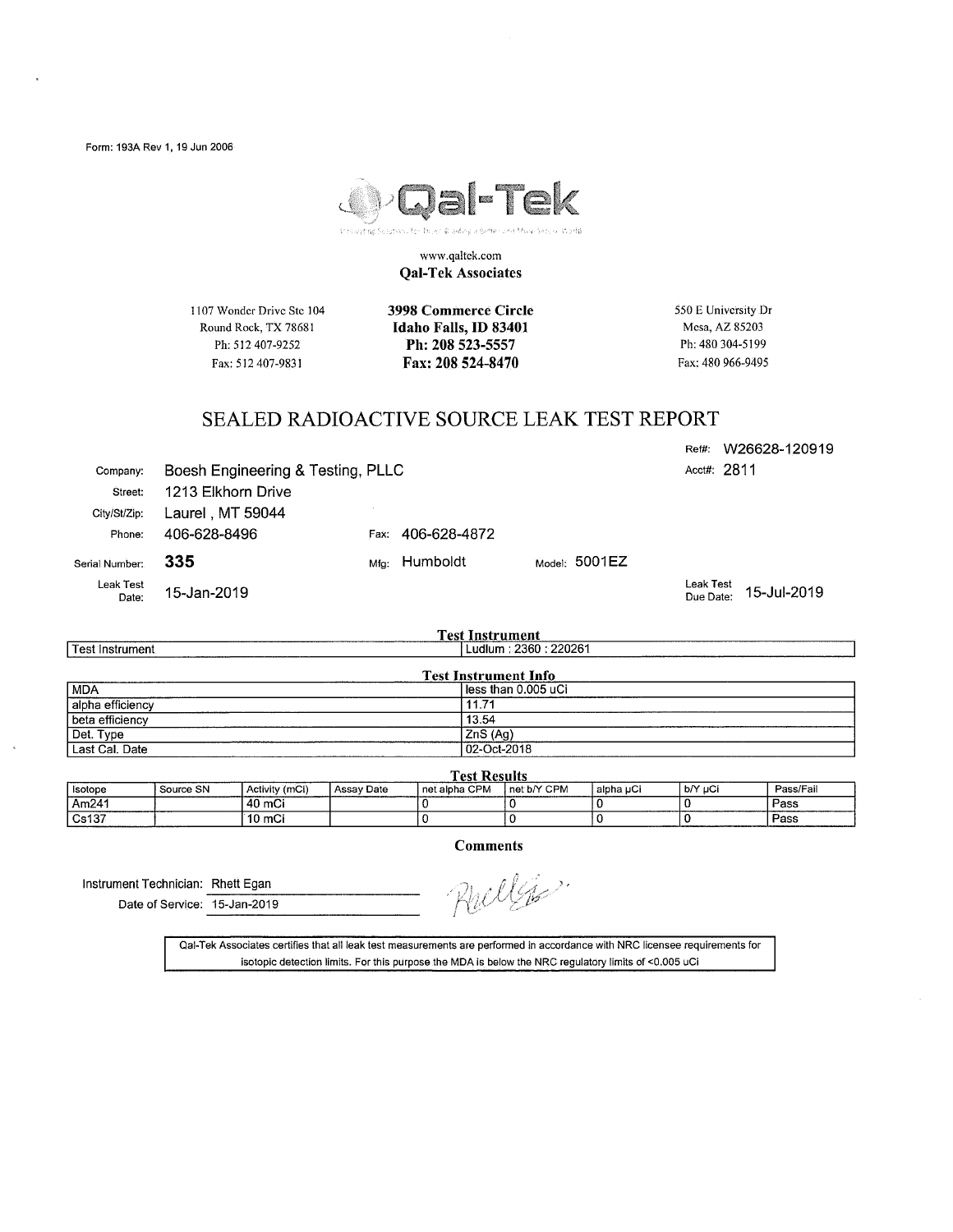

www.qaltek.com **Qal-Tek Associates** 

1107 Wonder Drive Ste 104 Round Rock, TX 78681 Ph: 512 407-9252 Fax: 512 407-983 I

**3998 Commerce Circle Idaho Falls,** ID **83401 Ph: 208 523-5557 Fax: 208 524-8470** 

550 E University Dr Mesa, AZ 85203 Ph: 480 304-5199 Fax: 480 966-9495

Ref#: W26628-120920

### SEALED RADIOACTIVE SOURCE LEAK TEST REPORT

| Company:           |                    | Boesh Engineering & Testing, PLLC |              |  |                                     |                        | Acct#: 2811 |
|--------------------|--------------------|-----------------------------------|--------------|--|-------------------------------------|------------------------|-------------|
| Street:            | 1213 Elkhorn Drive |                                   |              |  |                                     |                        |             |
| City/St/Zip:       | Laurel, MT 59044   |                                   |              |  |                                     |                        |             |
| Phone:             | 406-628-8496       | Fax:                              | 406-628-4872 |  |                                     |                        |             |
| Serial Number:     | 1225               | Mfa:                              | Humboldt     |  | $_{\textsf{Model}:}5001\textsf{EZ}$ |                        |             |
| Leak Test<br>Date: | 15-Jan-2019        |                                   |              |  |                                     | Leak Test<br>Due Date: | 15-Jul-2019 |

| <b>Test Instrument</b>      |                        |  |  |  |  |  |
|-----------------------------|------------------------|--|--|--|--|--|
| Test Instrument             | Ludlum : 2360 : 220261 |  |  |  |  |  |
| <b>Test Instrument Info</b> |                        |  |  |  |  |  |
| MDA                         | l less than 0.005 uCi  |  |  |  |  |  |
| alpha efficiency            | 11.71                  |  |  |  |  |  |
| beta efficiency             | 13.54                  |  |  |  |  |  |
| Det. Type                   | ZnS (Ag)               |  |  |  |  |  |
| Last Cal. Date              | 02-Oct-2018            |  |  |  |  |  |

| <b>Test Results</b>                  |           |                |            |                 |             |           |         |           |  |
|--------------------------------------|-----------|----------------|------------|-----------------|-------------|-----------|---------|-----------|--|
| Isotope                              | Source SN | Activity (mCi) | Assay Date | I net alpha CPM | net b/Y CPM | alpha uCi | b/Y uCi | Pass/Fail |  |
| Am241                                |           | 40 mCi         |            |                 |             |           |         | Pass      |  |
| $\sqrt{Cs137}$<br><b>Lawyer 2005</b> |           | 10 mCi         |            |                 |             |           |         | Pass      |  |

**Comments** 

Instrument Technician: Rhett Egan *() and the Service: 15-Jan-2019 () Determines i Determines () Determines i B*<sub>2</sub> *J*<sub>2</sub> *() Determines i B<sub>2</sub> <i>J*<sub>2</sub> *Determines i Determines i B*<sub>2</sub> *J*<sub>2</sub> *D*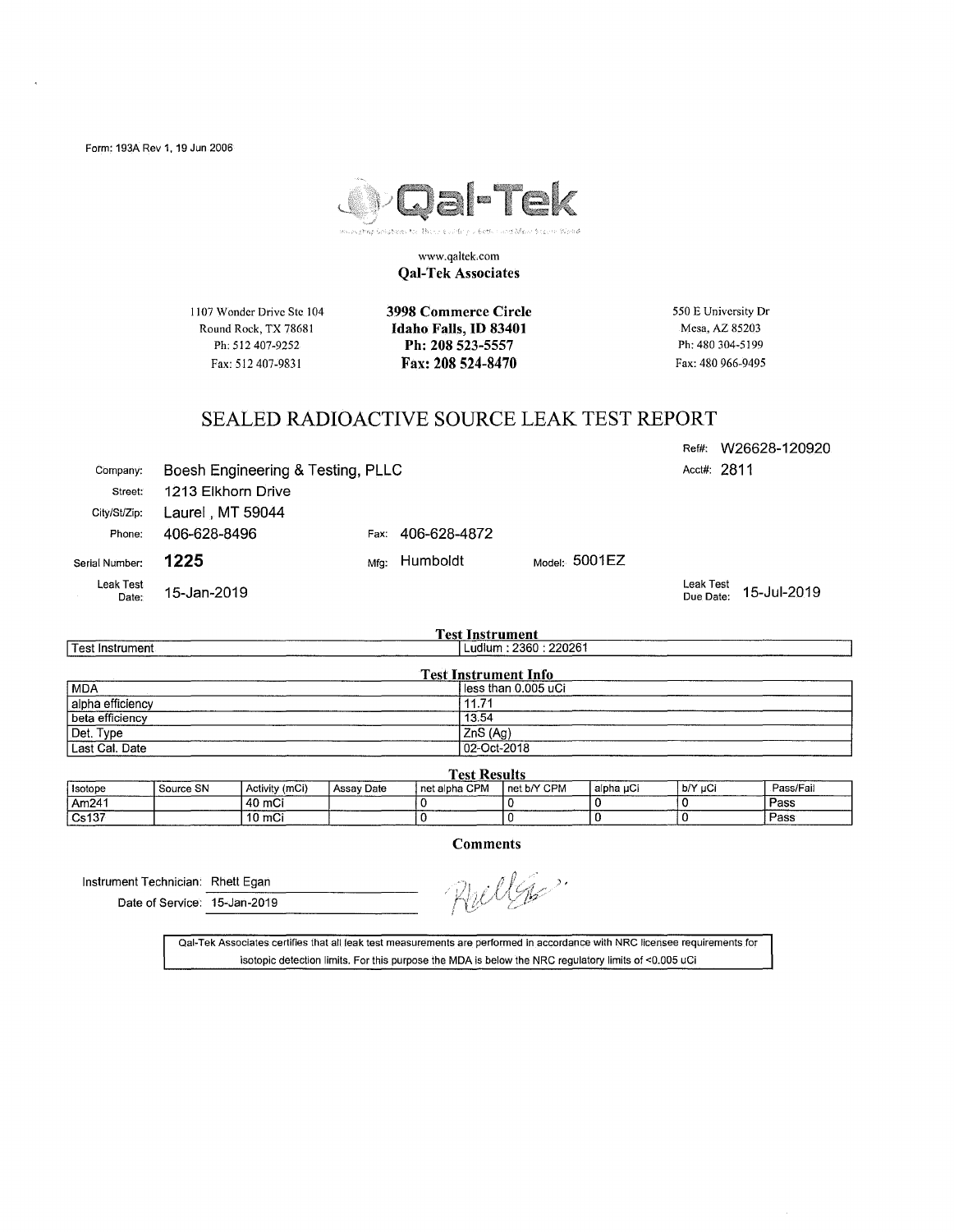l,



www .qaltck.com **Qal-Tek Associates** 

1107 Wonder Drive Ste 104 Round Rock, TX 78681 Ph: 512 407-9252 Fax: 512 407-9831

**3998 Commerce Circle Idaho Falls,** ID **83401 Ph: 208 523-5557 Fax: 208 524-8470** 

550 E University Dr Mesa, AZ 85203 Ph: 480 304-5199 Fax: 480 966-9495

#### SEALED RADIOACTIVE SOURCE LEAK TEST REPORT

Ref#: W26628-120921 Acct#: 2811

company: Boesh Engineering & Testing, PLLC Street: 1213 Elkhorn Drive City/St/Zip: Laurel , MT 59044 Phone: 406-628-8496 Fax: 406-628-4872 Serial Number: **588** Mfg: Humboldt Model: 5001 EZ

15-Jan-2019

Leak Test Date:

Leak Test Due Date: 15-Jul-2019

| <b>Test Instrument</b>      |                      |  |  |  |  |  |  |
|-----------------------------|----------------------|--|--|--|--|--|--|
| Test Instrument             | Ludlum: 2360: 220261 |  |  |  |  |  |  |
| <b>Test Instrument Info</b> |                      |  |  |  |  |  |  |
| MDA                         | less than 0.005 uCi  |  |  |  |  |  |  |
| alpha efficiency            | 11.71                |  |  |  |  |  |  |
| beta efficiency             | 13.54                |  |  |  |  |  |  |
| Det. Type                   | ZnS(Ag)              |  |  |  |  |  |  |
| Last Cal. Date              | 02-Oct-2018          |  |  |  |  |  |  |

| <b>Test Results</b> |           |                |              |               |               |             |           |           |  |  |
|---------------------|-----------|----------------|--------------|---------------|---------------|-------------|-----------|-----------|--|--|
| I Isotope           | Source SN | Activity (mCi) | l Assav Date | net alpha CPM | I net b/Y CPM | ' alpha uCi | l b/Y uCi | Pass/Fail |  |  |
| l Am241             |           | 40 mCi         |              |               |               |             |           | Pass      |  |  |
| Cs137               |           | 10 mCi         |              |               |               |             |           | Pass      |  |  |

**Comments** 

Instrument Technician: Rhett Egan -------------- Date of Service: 15-Jan-2019

,,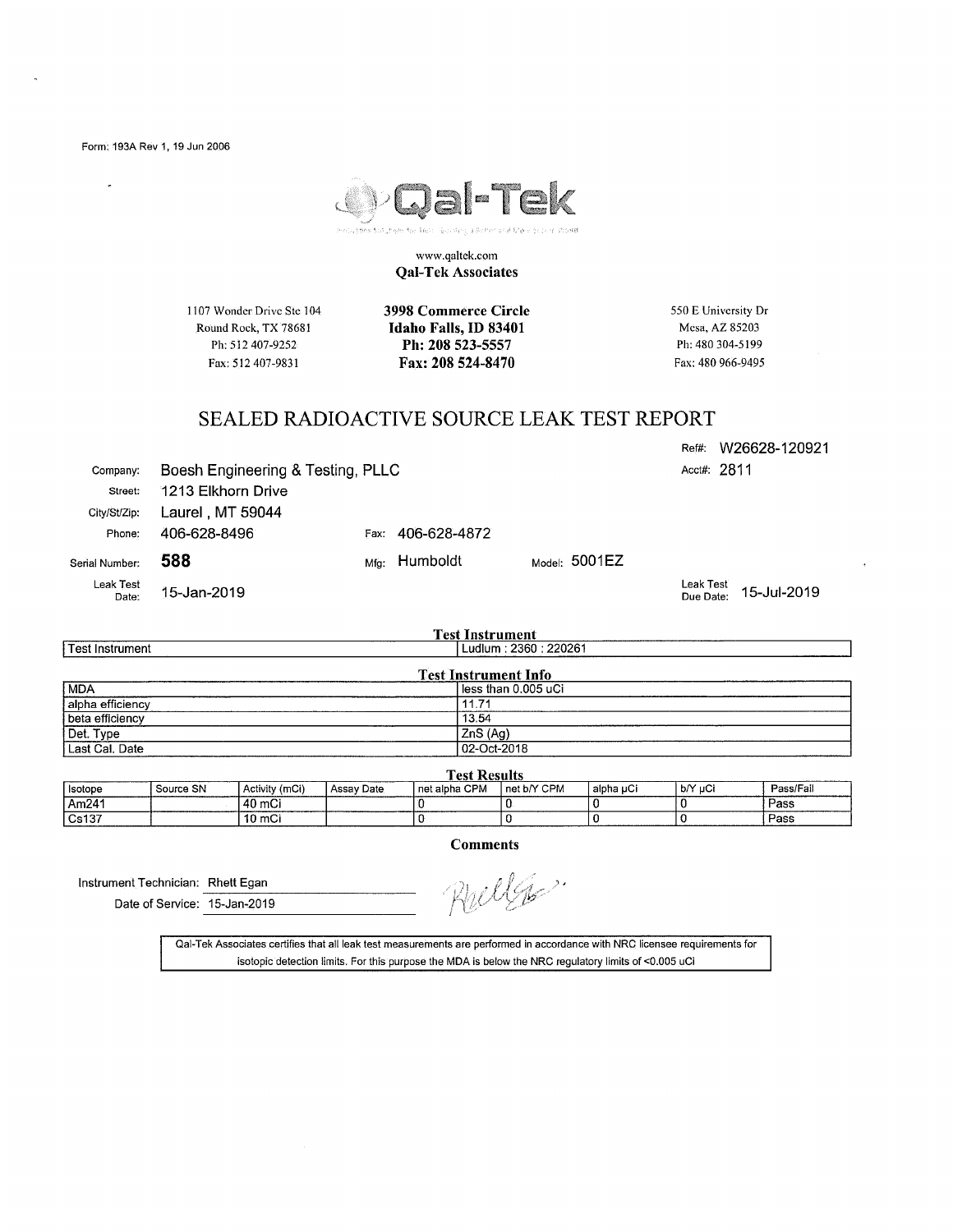

www .qaltck.com **Qal-Tek Associates** 

1107 Wonder Drive Ste 104 Round Rock, TX 78681 Ph: 512 407-9252 Fax: 512 407-9831

Company: Boesh Engineering & Testing, PLLC

**3998 Commerce Circle Idaho Falls,** ID **83401 Ph: 208 523-5557 Fax: 208 524-8470** 

550 E University Dr Mesa, AZ 85203 Ph: 480 304-5199 Fax: 480 966-9495

#### SEALED RADIOACTIVE SOURCE LEAK TEST REPORT

Ref#: W26628-120922 Acct#: 2811

Phone: 406-628-8496 Fax: 406-628-4872 Serial Number: **673 Mig:** Humboldt Model: 5001EZ Leak Test 15-Jan-2019

Street: 1213 Elkhorn Drive City/St/Zip: Laurel, MT 59044

Date:

Last Cal. Date

Leak Test Due Date: 15-Jul-2019

| 1 est instrument            |                          |  |  |  |  |  |
|-----------------------------|--------------------------|--|--|--|--|--|
| l Test Instrument           | i Ludium : 2360 : 220261 |  |  |  |  |  |
| <b>Test Instrument Info</b> |                          |  |  |  |  |  |
| MDA                         | less than 0.005 uCi      |  |  |  |  |  |
| alpha efficiency            | $11.7^{\circ}$           |  |  |  |  |  |
| beta efficiency             | 13.54                    |  |  |  |  |  |
| Det. Type                   | ZnS (Ag)                 |  |  |  |  |  |

**Test Instrument** ! Ludlum : 2360 : 220261

| <b>Fest Results</b> |           |                |            |                 |             |             |           |           |  |  |
|---------------------|-----------|----------------|------------|-----------------|-------------|-------------|-----------|-----------|--|--|
| Isotope             | Source SN | Activity (mCi) | Assay Date | I net alpha CPM | net b/Y CPM | l alpha uCi | l b/Y uCi | Pass/Fail |  |  |
| Am241               |           | 40 mCi         |            |                 |             |             | 0.000027  | Pass      |  |  |
| Cs137               |           | 10 mCi         |            |                 |             |             | 0.000027  | Pass      |  |  |

**Comments** 

02-Oct-2018

Instrument Technician: Rhett Egan

Date of Service: 15-Jan-2019

WG6